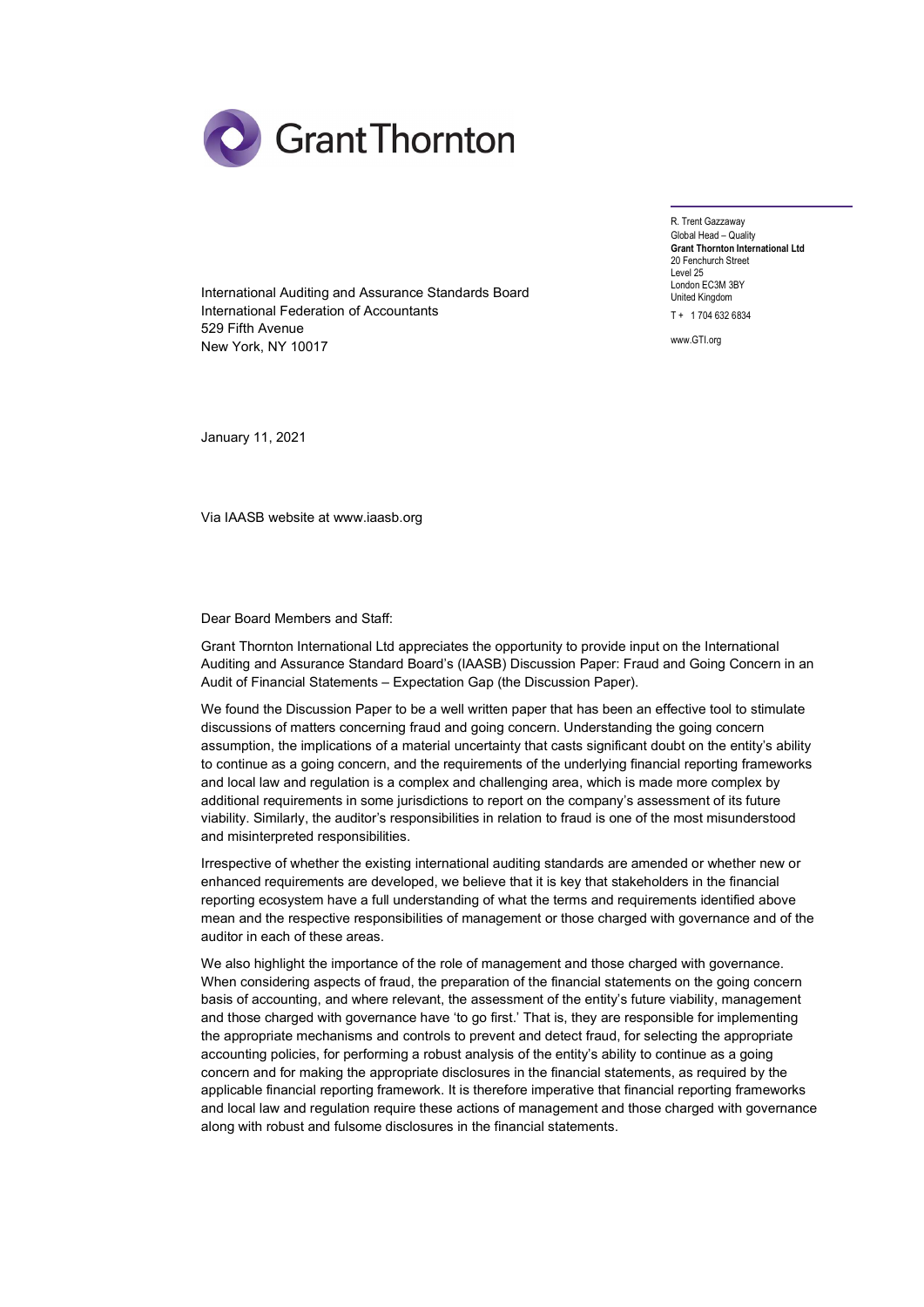Overall, we are of the view that adding new requirements or enhancing requirements in the current auditing standards on fraud and going concern will not reduce the expectations gap nor improve audit quality or reporting on fraud and going concern. In fact, it may actually serve to broaden the expectations gap. Additionally, continual changes to the auditor's report are not an effective response to narrowing the expectations gap.

We believe that it is necessary to 'stand back' and consider whether, if additional requirements were in place, these requirements would result in the detection of fraud; and if not, how we can address these issues in a different manner. Frauds are not generally being identified in new areas of the financial statements, yet they continue to be perpetrated, which raises the question of whether the root cause of such frauds has really been understood. We need to fully understand why frauds are occurring before we can implement measures aimed at preventing or detecting future frauds. Further, as we explain in more detail in our response below; technology has advanced significantly since these standards were originally developed and is now widely available to firms of all size; as such, exploring how technology can be used better in the performance of an audit, may result in a better outcome than modifying the existing requirements and guidance.

In conclusion, we believe that addressing investor and other stakeholder expectations and an improvement in the quality of the audit and of reporting in the areas of fraud and going concern is a shared responsibility; it requires all stakeholders, including auditors, to play their part if significant advancement is going to be made. Simply changing the auditing standards alone will not result in a significant change.

We attach our detailed responses to the Discussion Paper, which elaborate on the points highlighted above and which draw on the practical experience of our member firms. We would be pleased to discuss our comments with you. If you have any questions, please contact me or Sara Ashton at sara.hm.ashton@uk.gt.com or at +1 646 825 8468.

Sincerely,

R. Prent Garroway

R. Trent Gazzaway Global Head – Quality Grant Thornton International Limited

Enc: Appendix A: Responses to Discussion Paper: Fraud and Going Concern in an Audit of Financial Statements – Expectation Gap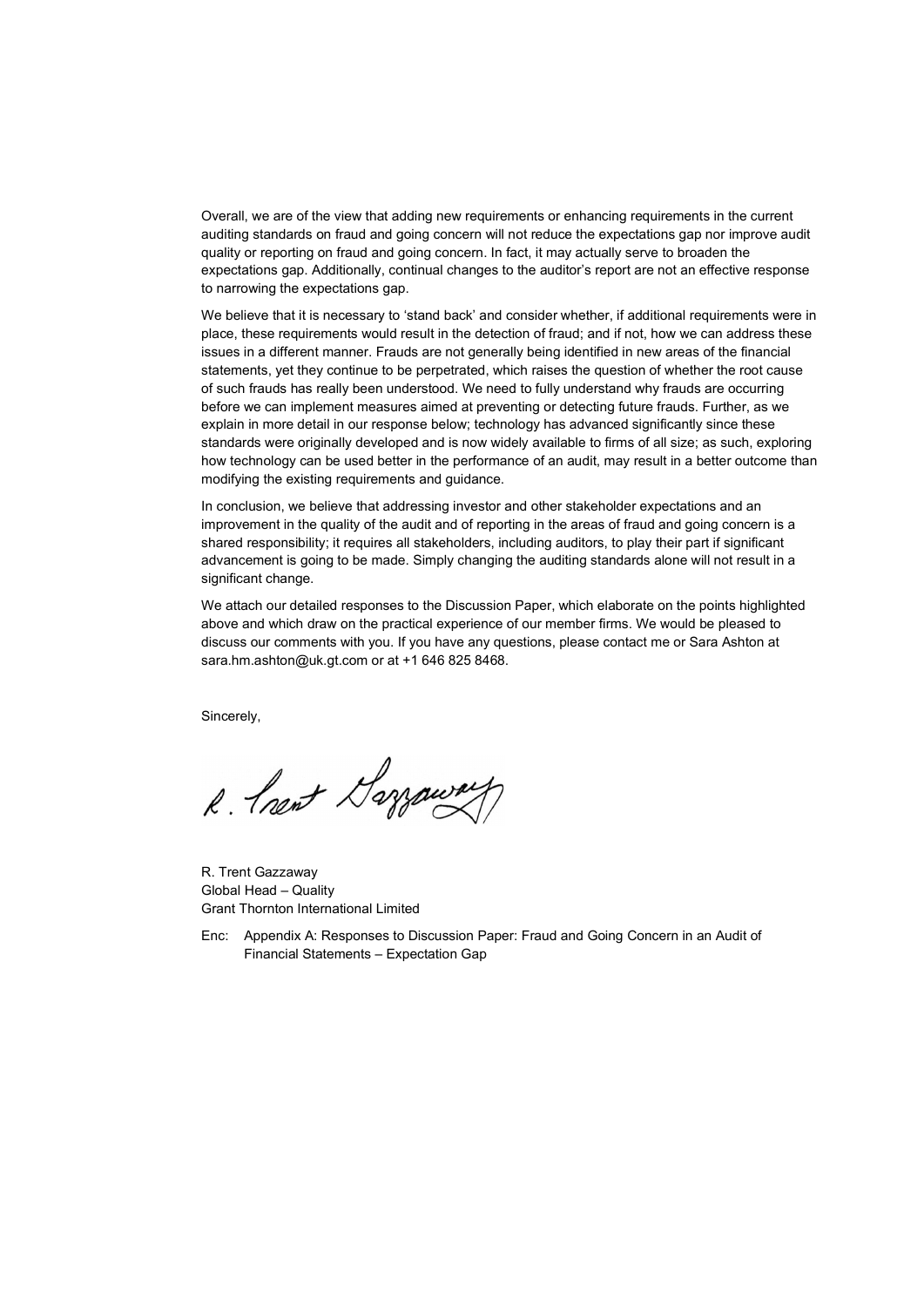# The IAASB's Discussion Paper: Fraud and Going Concern in an Audit of Financial Statements – Expectation Gap

The following provides our detailed response to the IAASB's request for comments to the Discussion Paper: Fraud and Going Concern in an Audit of Financial Statements – Expectation Gap.

## Q1. In regard to the expectation gap:

a) What do you think is the main cause of the expectation gap relating to fraud and going concern in an audit of financial statements?

In our view, the main cause of the expectations gap relating to fraud and going concern in an audit of financial statements is the knowledge gap – described in the Discussion Paper as the difference between what the public thinks auditors do and what auditors actually do. This can also be somewhat exacerbated by the media focus on the auditor when frauds or going concern issues are uncovered subsequent to the completion of the audit and the issuance of the auditor's report, especially when this results in the failure of the business. Media focus, in general, is naturally biased towards coverage of such issues and the perceived failures of the auditor, rather than providing more balanced reporting that also reports instances where the auditor has been instrumental in identifying issues or have even prevented a fraud from being perpetrated just through the performance of an effective audit.

This misperception, in part, could be addressed by regulators through the provision of 'thematic reviews' that anonymously analyse the work of auditors in the areas of fraud and going concern, including situations where the auditor has been effective in identifying and responding to risks of material misstatement arising from fraud or going concern. The development of 'fraud indices' may also be an effective means of highlighting the value of audits as this would provide the ability to contrast the prevalence and magnitude of frauds in jurisdictions where audits are more pervasive with jurisdictions where audit is less pervasive. This could be something similar to the 'Corruption Perceptions Index' that has been developed by Transparency International that ranks countries on a scale from 'very clean' to 'highly corrupt'.

# b) In your view, what could be done, by the IAASB and / or others (please specific), to narrow the expectation gap related to fraud and going concern in an audit of financial statements?

In our view, all stakeholders in the financial reporting ecosystem need to be responsible and accountable for narrowing the expectations gap. Only through this shared responsibility can the expectations gap ever be decreased. More specifically, we believe that the knowledge gap can be decreased through the following actions:

- All stakeholders Better education of, and understanding by, the public on the following:
	- The difference between the different types of engagements, for example, an audit, a review engagement, including interim reviews of historical financial information, or a compilation engagement and the differing levels of assurance, if any, provided by those engagements;
	- Management's responsibilities under the applicable financial reporting framework, including specific responsibilities in relation to fraud and going concern;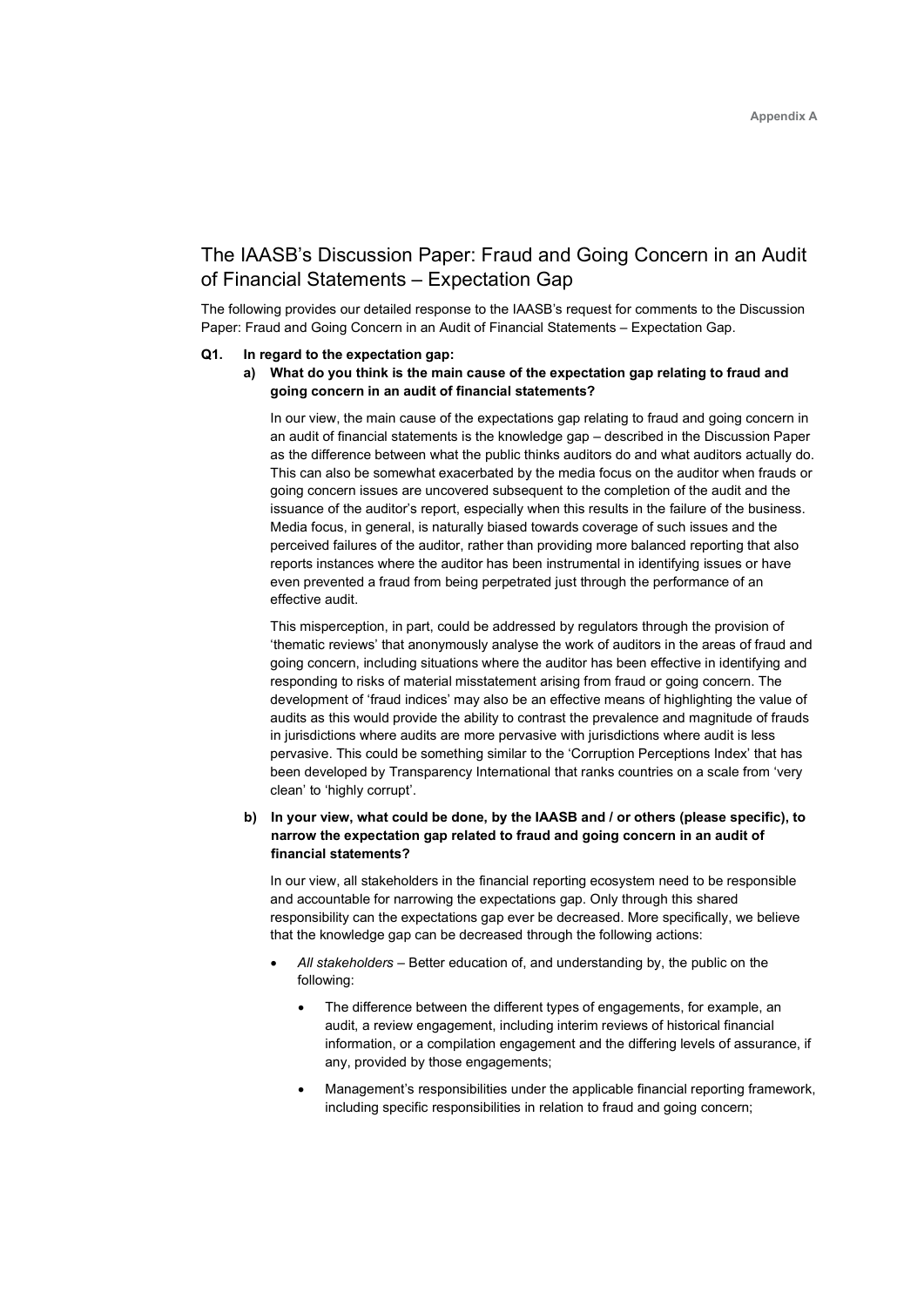- The auditor's responsibilities in relation to fraud and going concern in each of those engagements, as well as the true nature and inherent limitations of "reasonable assurance;" and
- The differences between the going concern basis of accounting, the identification of a material uncertainty relating to going concern and the future viability of an entity.
- Regulators and others responsible for developing financial reporting frameworks Clarifying the responsibility of management and those charged with governance, as the first line of defence, to:
	- Consider the potential for fraud in assessing risks to the organisation's objectives<sup>1</sup>;
	- Develop a robust system of internal control to address the assessed risks to the organisation:
	- Identify suspected or actual non-compliance with laws and regulations;
	- Identify suspected or actual fraud;
	- Identify and remediate weak control environments;
	- Perform robust analyses of an entity's ability to continue as a going concern;
	- Include robust disclosures in the financial statements in respect of these matters.
- Regulators Performing research to form a better understanding of the specific causes of corporate failures or scandals concerning accounting improprieties. By fully understanding the root causes, actions can be taken by the appropriate parties to prevent future occurrence. As noted in our response to question 1(a), thematic reviews could be used to add to the general understanding through the anonymous analysis of the work of auditors in the areas of fraud and going concern, including situations where the auditor has been effective in identifying and responding to risks of material misstatement arising from fraud and going concern.
- IAASB Issuing guidance that helps apply the standards in the context of the current environment. The manner in which auditors may execute their procedures under the auditing standards through the use of technology has advanced significantly over the past few years. This facilitates different methods or means for auditors to obtain sufficient appropriate audit evidence in support of the audit opinion. In some cases, it facilitates the analysis of an entire class of transactions or account balance. Guidance on how this affects more traditional types of testing is key in promoting the use of new technology to enable auditors to focus on the riskier areas of the audit without fear that regulators would not, in principle, accept the approach.
- Q2. This paper sets out the auditor's current requirements in relation to fraud in an audit of financial statements, and some of the issues and challenges that have been raised with respect to this. In your view:
	- (a) Should the auditor have enhanced or more requirements with regard to fraud in an audit of financial statements? If yes, in what areas?

Financial statement fraud can manifest itself in many ways. It is much broader than just misstatement of the financial statements and can be perpetrated through the omission of

<sup>1</sup> See the Committee of Sponsoring Organizations of the Treadway Commission (COSO) Framework, Principle #8 Assess Fraud Risk.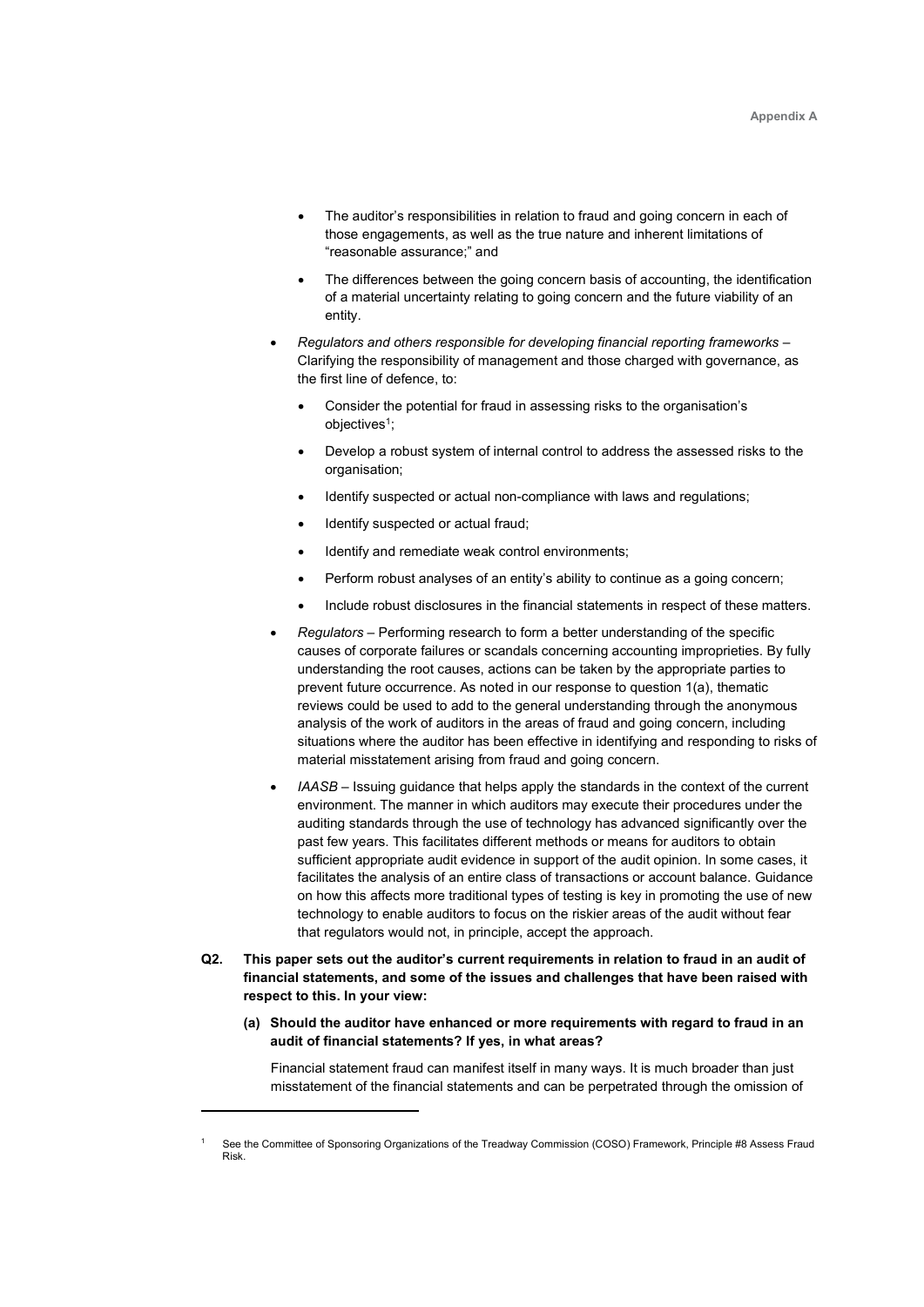information, through focus on reporting measures that are not required by generally accepted accounting principles, and through the other information provided with the financial statements. Other frauds, especially those that involve collusion, or complex technology, and cyber security attacks are often highly complex and difficult to detect.

We are of the view that to significantly move the needle on the detection of fraud in an audit of financial statements, a substantial change in the auditor's approach to fraud would be needed, such as requiring a forensic audit to be performed. However, we believe that such a change in approach would not produce a net benefit to investors, either because of the excessive cost or the increased time needed to perform the audit resulting in delays in the provision of financial information.

It is also important to note that changes to the auditing standards are changes to the audit of all companies; the vast majority of which will not be subject to financial reporting or other fraud. It is incumbent on the standard setters to consider the cost versus the benefit to the market of such changes.

As such, we would recommend that before developing additional auditing requirements, root cause analysis is performed to determine whether financial reporting frauds have resulted from insufficient requirements in the auditing standards leading to an ineffective or inadequate audit or whether the frauds resulted from an inappropriately executed audit based on existing auditing standard requirements.

#### Focus of the standards

We note that the ISAs are written in terms of risk of material misstatement arising from fraud and from error. The way in which these risks might arise, and manifest are very different, with fraud usually requiring a higher degree of sophistication, and as such, may need to be considered and assessed differently. We recommend that consideration be given as to whether it would be appropriate for the requirements in the standards to be drafted in a manner that requires separate consideration of the risk of material misstatement due to fraud and the risk of material misstatement due to error. In this respect, we would recommend that consideration is given to reassessing ISA 330<sup>2</sup> and how the responses to the assessed risks of material misstatement could be impacted based on the underlying cause of the risk of material misstatement.

Exploration of how the profession can use advancements in technology to be more effective at detecting fraud may also be helpful in adapting the audit response to the underlying cause of the risk of material misstatement. This includes consideration of advancements such as:

- Continuous auditing
- Enhanced audit data analytics
- Greater use of technology for analysis of classes of transactions, account balances and disclosures

Further, we are of the view that the way in which cyber-crimes can be perpetrated is very different and consideration could be given to developing separate guidance for auditors in these areas, having regard to requirements and guidance that currently exists in other ISAs, for example ISA 315 (Revised 2019).<sup>3</sup> This guidance could be through, for example,

<sup>2</sup> ISA 330, The Auditor's Responses to Assessed Risks

<sup>3</sup> ISA 315 (Revised 2019), Identifying and Assessing the Risks of Material Misstatement Through Understanding of the Entity and Its Environment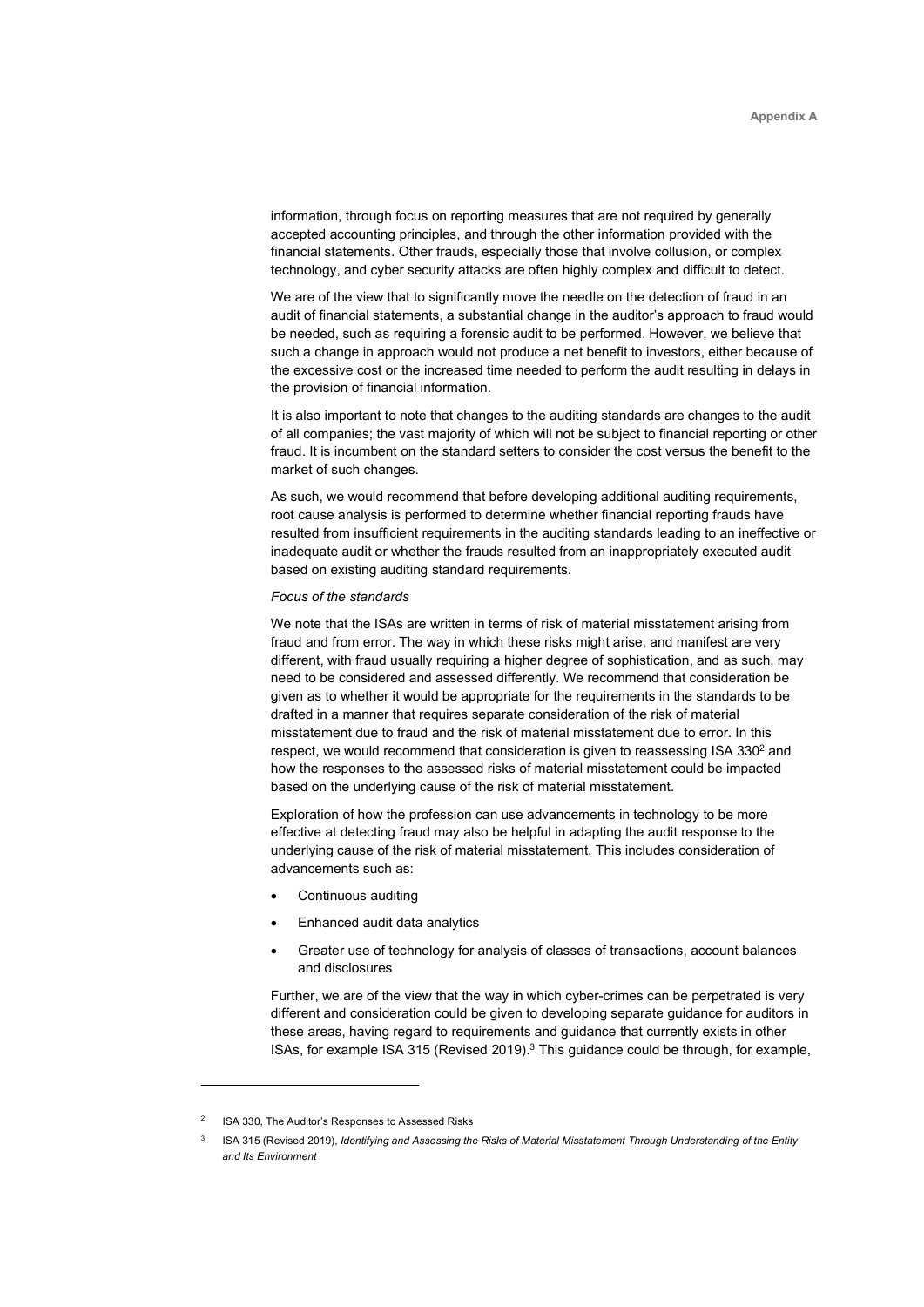a 'Staff Audit Practice Alert', which can be issued on a timelier basis and as such will be more responsive to market developments.

We further recommend outreach in these areas to promote further discussion.

#### Increased use of specialists

The Discussion Paper considered the need to require use of a forensic specialist on an audit engagement. We note that the term 'forensic specialist' could be very broad ranging and an appropriate definition of what this encompasses in terms of skills and competencies in relation to an audit engagement would be needed before inclusion in the ISAs.

We are of the view that a forensic specialist should be used in the same manner as other specialists are used in performing an engagement. For example, a valuation specialist may be used on an engagement when a heightened risk in the valuation of goodwill is identified. Similarly, a forensic specialist could be employed when a heightened risk of fraud is identified. So, whilst we agree there will be instances where the use of such a specialist is necessary or appropriate, we do not believe that it is appropriate to require the use of forensic specialists as a matter of course on all engagements. Such a requirement would not be scalable and for less complex audits, the use of a forensic specialist may simply not be necessary. We are of the view that requiring the use of a forensic specialist in all audits would be anti-competitive; not all firms would have the resources to go down that route. It would also presuppose that there is sufficient availability of appropriately trained and qualified experts in the marketplace.

An alternative approach may be to focus on providing training for auditors on forensic skills. This could be developed by IFAC in conjunction with jurisdictional member bodies and could be required as part of the accountancy qualification for those new to the profession and required as continuing professional education or development for qualified professionals.

#### Responsibilities and additional procedures in relation to non-material fraud

Responsibilities for the prevention and detection of fraud lie primarily with management and those charged with governance. Management and those charged with governance have the responsibility to create an appropriate control environment and to put in place appropriate controls that minimise the opportunity for fraud to be perpetrated and to detect fraud in circumstances where it does occur.

The auditor's responsibilities lie in the detection of material misstatement due to fraud, which is inherently more difficult than detecting error, especially where collusion is involved. Where the risk of material misstatement due to fraud arises from collusion amongst senior management, it is likely that the remedy lies with those who develop laws and regulations addressing fraud. Creating a requirement for auditors to identify nonmaterial fraud in general is too onerous and the benefits of doing so would outweigh the costs, which we believe is not in the public interest. Instead, we are of the view that the focus of the auditor, as part of fraud brainstorming procedures, should be on who could be perpetrating fraud and the opportunities for them to do so, focussing on the control environment and the controls that management and those charged with governance have put into place to prevent or detect fraud. Where the auditor identifies a control weakness as a result of these procedures, it will provide the opportunity for the auditor to develop an appropriate response to address the control weakness.

In circumstances where the entity has an internal audit function, we would also recommend that consideration be given as to whether there is a role for internal audit to assist auditors in this area. Requirements and guidance around the use of internal auditors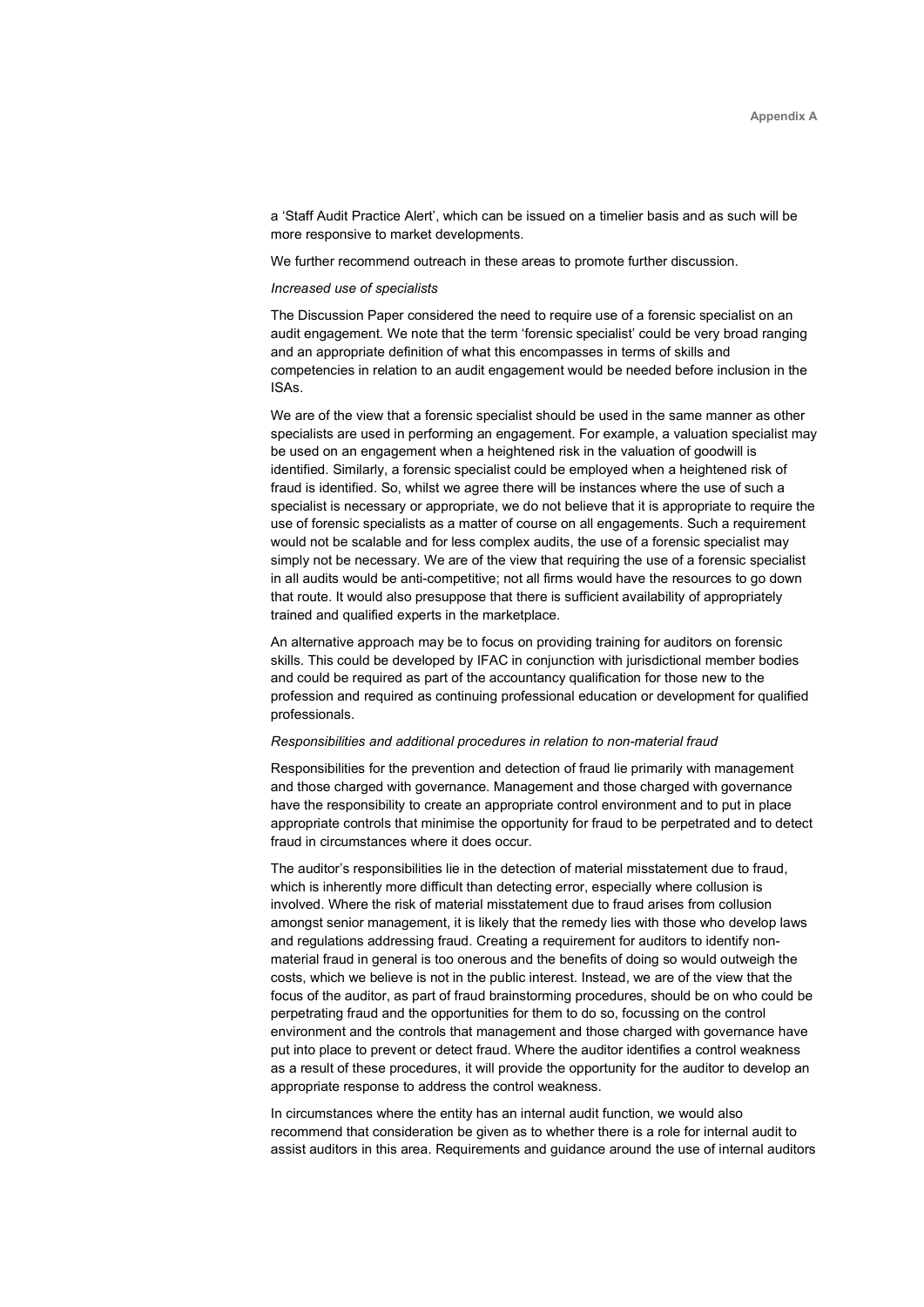could be enhanced to encourage the use of internal auditors in understanding the risks of material misstatement due to fraud. Internal auditors are subject to codes of conduct, training, competence and capability requirements and could serve as a useful resource, including in relation to knowledge they have obtained in performance of their internal audit responsibilities.

## (b) Is there a need for enhanced procedures only for certain entities or in specific circumstances? If yes:

- (i) For what types of entities or in what circumstances?
- (ii) What enhancements are needed?
- (iii) Should these changes be made within the ISAs or outside the scope of an audit (e.g., a different engagement)? Please explain your answer.

We are of the view that all procedures in relation to fraud should be relevant to all entities irrespective of the type of entity or its specific circumstances.

We are also of the view that instead of considering enhanced procedures, focus be on differences in the ways that frauds may be perpetrated at different types of entities and in different circumstances. The motivations and opportunities to perpetrate a fraud at a listed entity are very different from those at an owner-managed business. This would promote more critical thinking and the development of audit procedures that are responsive to the fraud risks specific to the entity, rather than engagement teams 'going through the motions' and checking off a list of procedures that are required to be performed, irrespective of whether that procedure is relevant to the entity being audited.

We also highlight the responsibilities of management and those charged with governance of entities subject to audit, in this respect. As we noted in our response to part (a) of this question, management and those charged with governance have the responsibility for developing internal control and the ability to expand the scope of their internal audit procedures to address any concerns about fraud.

## (c) Would requiring a 'suspicious mindset' contribute to enhanced fraud identification when planning and performing the audit? Why or why not?

# (i) Should the IAASB enhance the auditor's considerations around fraud to include a 'suspicious mindset'? If yes, for all audits or in some circumstances

We do not believe that it is appropriate to enhance the auditor's considerations around fraud to include a suspicious mindset. This term can be interpreted very differently and may lead to an inconsistent practical application absent further clarification.

We are of the view that requiring a suspicious mindset will lead to significant increases in audit effort and cost that would not correspond with an increase in audit quality and may also result in an increase in the expectations gap rather than serving to decrease it.

Starting with a suspicious mindset can also have a negative impact on the way in which the audit is conducted. For example, the current ISAs require audit teams to hold discussions amongst themselves to discuss how and where the entity's financial statements may be susceptible to material misstatement due to fraud, including how fraud might occur. Approaching such discussions with a suspicious mindset, rather than a skeptical mindset, could lead to audit teams wasting time trying to identify every possible way in which a fraud could be perpetrated without also thinking of the motivations that may drive fraud. In this example, the focus should be on achieving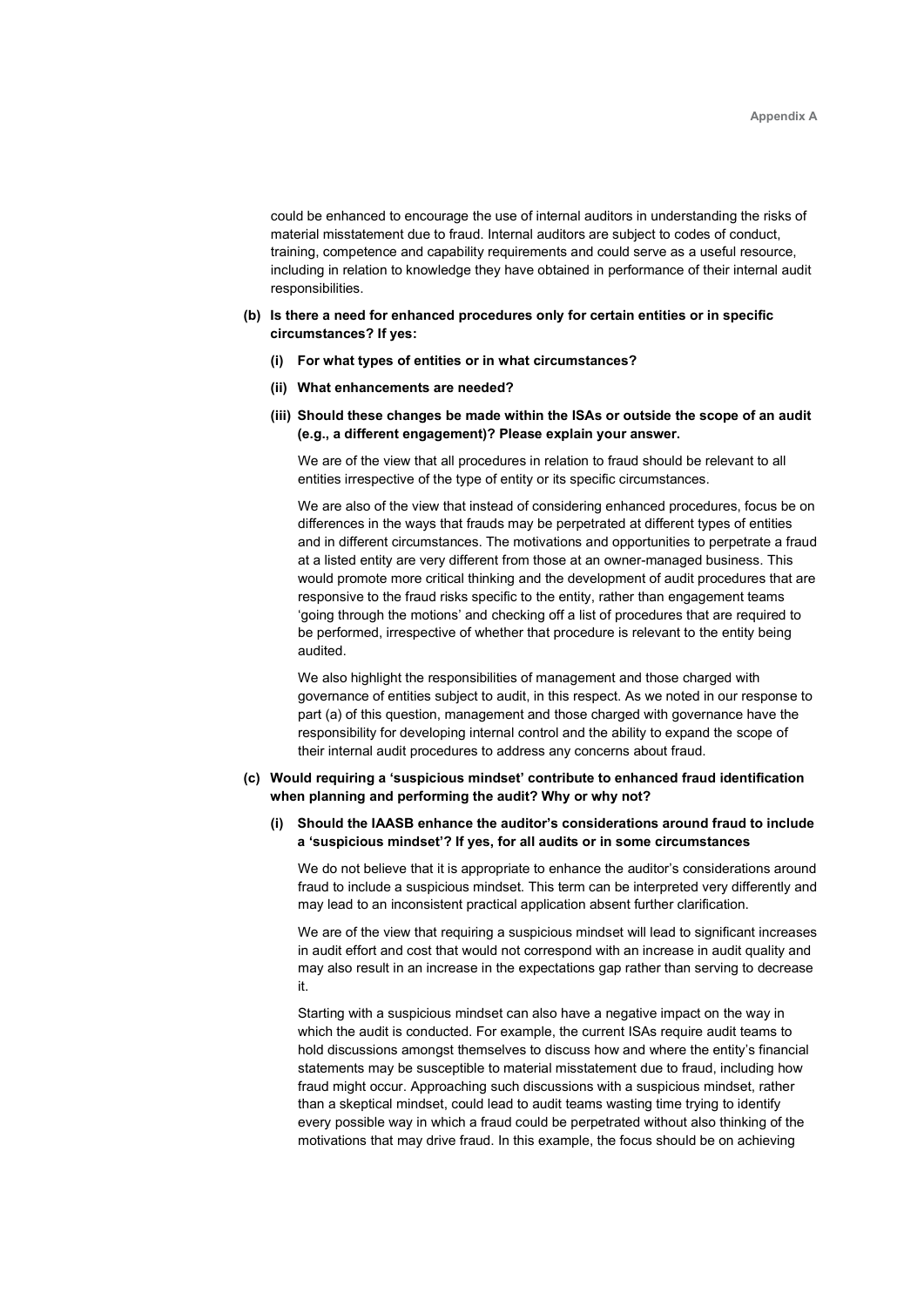the right balance of not dismissing matters too quickly and not chasing down every possible way in which a fraud may be perpetrated.

We are also of the view that requiring a suspicious mindset would endanger the effectiveness of the professional relationship with management, or those charged with governance, in a way that could decrease audit quality. For example, to approach an audit with a suspicious mindset, may lead to management or those charged with governance becoming more reticent to provide information and less open to a full and frank discussion of audit matters.

As such, we are of the view that it would be preferable to retain the risk-based approach to the detection of material misstatement due to fraud.

(d) Do you believe more transparency is needed about the auditor's work in relation to fraud in an audit of financial statements? If yes, what additional information is needed and how should this information be communicated (e.g., in communications with those charged with governance, in the auditor's report, etc.)?

We are of the view that transparency around the auditor's work in relation to fraud is important, however, expanding the description of the auditor's responsibilities and activities in the auditor's report may not be practicable, well understood or read by users. We also note that the auditor's reports in the UK require disclosure around the extent to which the auditor's report was considered capable of detecting irregularities, including fraud. We would recommend that consideration is given to understanding whether those disclosures have been found to be useful to users of the auditor's report. We believe that it would be important to weigh the benefits of such an approach before considering requirements for such disclosures on an international level.

We agree that further transparency could be considered in the auditor's communications with management and with those charged with governance, however, there is the risk that such communications become boilerplate in nature over time and ultimately lose their value. As we noted in our response to question 2, if the requirements are drafted in a manner that requires separate consideration of the risk of material misstatement due to fraud and due to error, communication of the audit procedures performed in response to these separately identified risks and the results of those procedures could be required to those charged with governance, providing information that is not boilerplate in nature.

# Q3. This paper sets out the auditor's current requirements in relation to going concern in an audit of financial statements, and some of the issues and challenges that have been raised with respect to this. In your view:

(a) Should the auditor have enhanced or more requirements with regard to going concern in an audit of financial statements? If yes, in what areas?

We note that extant ISA 570 (Revised) $4$  only became effective for audits of financial statements for periods ending on or after December 15, 2016 and as such it may be too early to make a determination as to whether additional or enhanced requirements are necessary. We also note that the UK Financial Reporting Council recently revised the UK adaptation of ISA 570 (Revised), which was effective for periods beginning on or after December 15<sup>th</sup>, 2019. We are of the view that it is important to understand the impact and benefits of these revisions before proceeding with further enhancements or requirements to the international standard on going concern.

<sup>4</sup> ISA 570 (Revised), Going Concern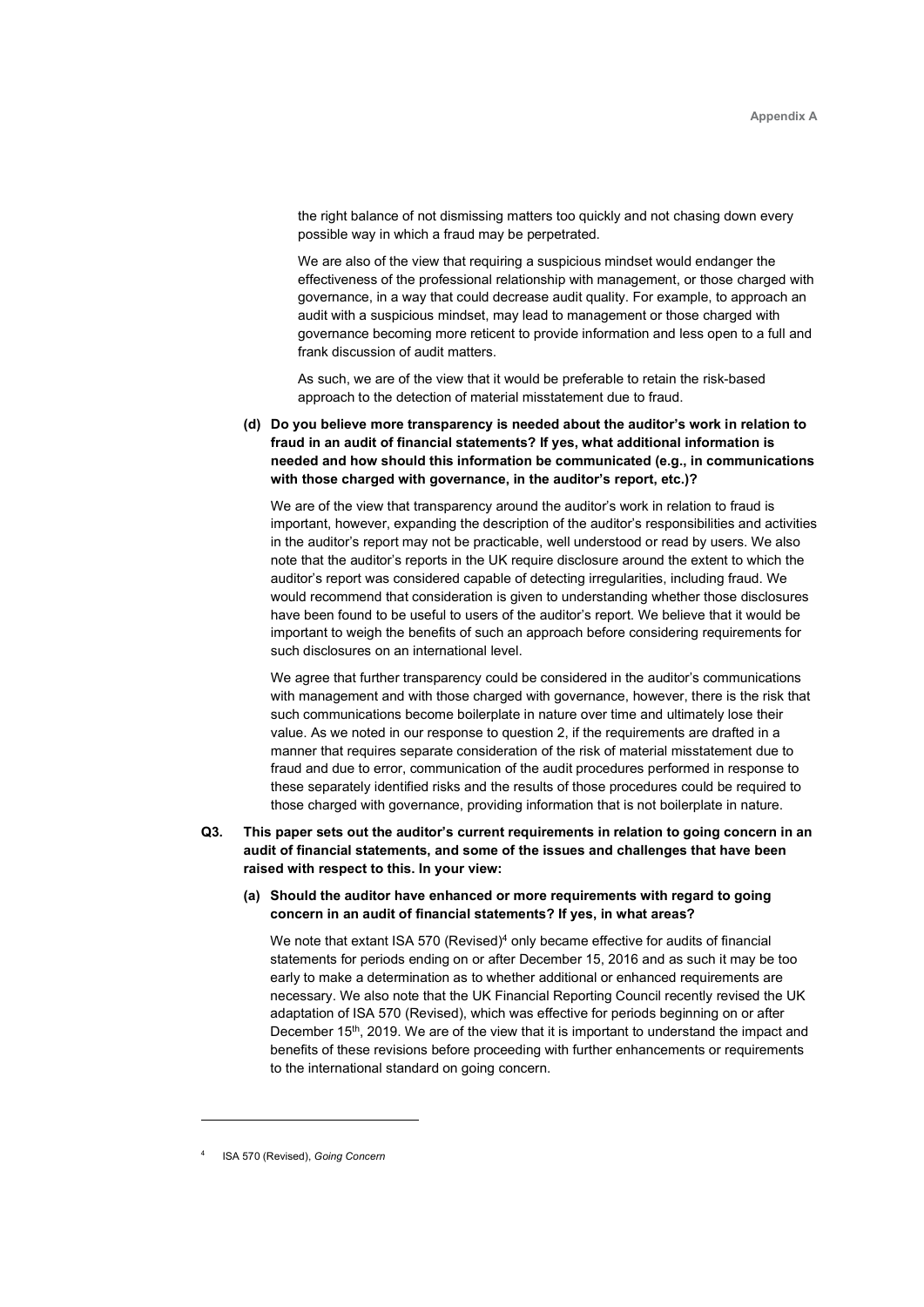We note that one of the key issues in the previous revisions to ISA 570 (Revised) was the limitations imposed by the lack of change in what is required of management in relation to its assessment of the appropriateness of the going concern basis of accounting in the preparation of the financial statements and its consideration of whether a material uncertainty that casts significant doubt on the entities ability to continue as a going concern exists. Given that there has been no subsequent progress in this area, it would appear premature to revisit the auditing standard without first contemplating changes in the requirements of financial reporting frameworks. In this regard, we would recommend that stakeholders encourage the International Accounting Standards Board to consider addressing going concern as part of its current work plan.

- (b) Is there a need for enhanced procedures only for certain entities or in specific circumstances? If yes:
	- (i) For what types of entities or in what circumstances?
	- (ii) What enhancements are needed?
	- (iii) Should these changes be made within the ISAs or outside the scope of an audit (e.g., a different engagement)? Please explain your answer.

We are of the view that the same principles-based procedures should be required for all entities and in all circumstances, and that similar to the audit of accounting estimates, the audit procedures performed are determined by factors such as the methods and models used by management to make its assessment of the entity's ability to continue as a going concern, the subjectivity and complexity of those methods or models and the associated degree of estimation uncertainty. For example, in a large listed entity management may use a complex cash flow forecast to perform its analysis of the entity's ability to continue as a going concern, whilst in a smallowner managed business, the focus may be more on the owners relationship with the bank and the ability to obtain future funding. Such requirements, if correctly applied would likely result in different procedures being performed for private entities, where the users of the financial statements have more regular contact with management or those charged with governance, than for listed entities that likely use more complex forward looking analyses and that are more remote from the users of their financial statements.

We do not believe that it would be appropriate to extend the period for which the assessment of the entity's ability to continue as a going concern is performed. In our view it is not possible for management to make predictions too far in the future; the further away from the balance sheet date or auditor's report date, the less accurate and therefore the less reliable the information. Recent events have only served to reinforce this position, such external factors were beyond an entity's control and most certainly could not have been predicted.

We believe that a new separate engagement type may be appropriate for going concern matters, as this would allow the engagement team to perform deeper procedures for this specific purpose rather than making such procedures part of the financial statement audit. However, we do not believe that such a separate engagement should be generally required. We are of the view that it should be an optional type of engagement that could be performed under certain conditions and circumstances, which local jurisdictions could have the discretion to require should such conditions and circumstances exist. We are also of the view that consideration should be given to the type of opinion that would be appropriate for such an engagement as it may be possible to provide an opinion that is something other than a reasonable assurance opinion or conclusion.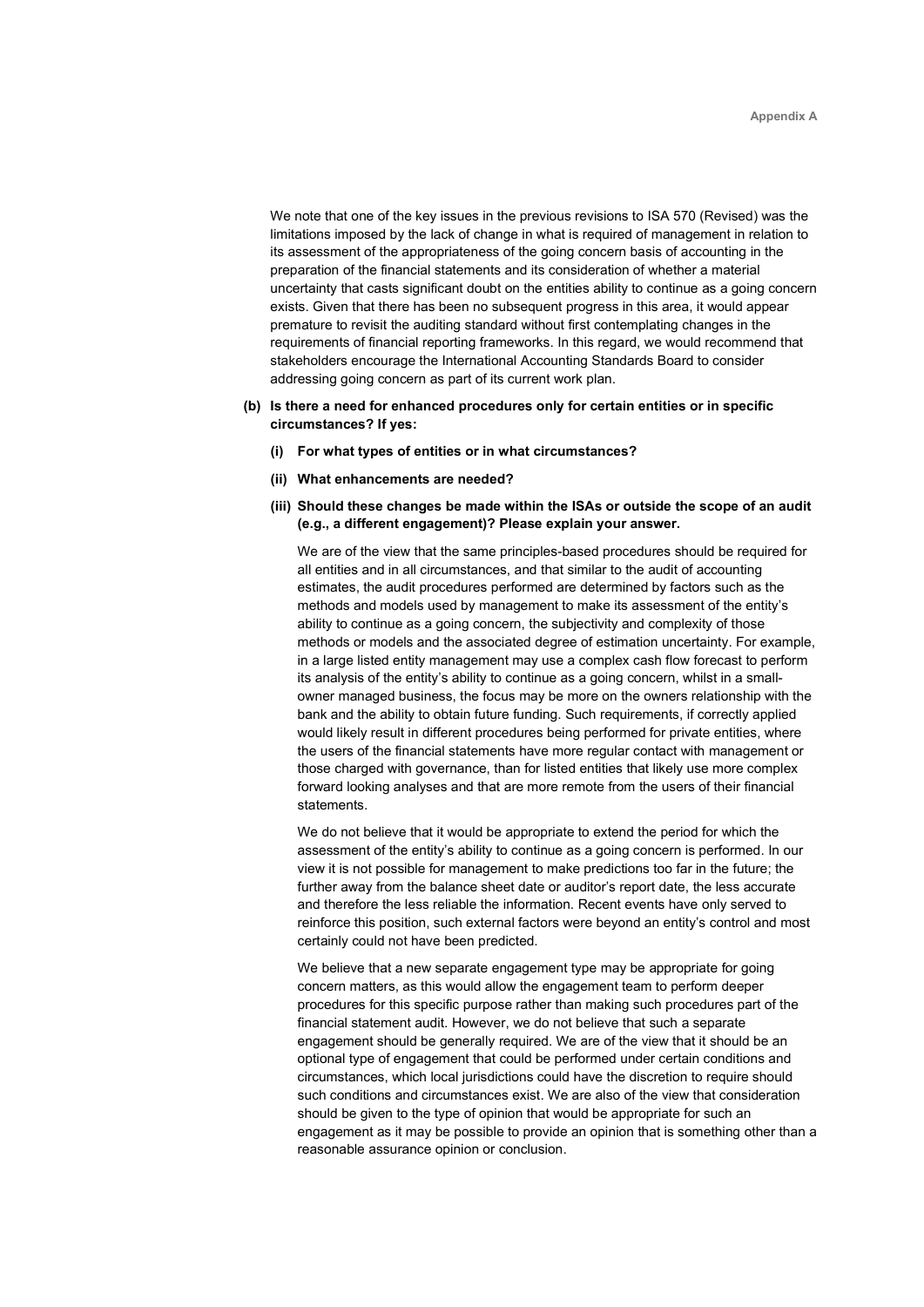- (c) Do you believe more transparency is needed:
	- (i) About the auditor's work in relation to going concern in an audit of financial statements? If yes, what additional information is needed and how should this information be communicated (e.g., in communications with those charged with governance, in the auditor's report, etc.)?

We question whether additional disclosures in relation to going concern in an audit of financial statements will have value to the users of the financial statements. As an example, we note that all auditor's reports in the UK require disclosure of the auditor's conclusions in relation to going concern, irrespective of whether a material uncertainty that casts significant doubt on the entity's ability to continue as a going concern has been identified. These disclosures are boilerplate in nature, and we understand are not always read or considered by users of the financial statements.

We recommend that research is performed to understand whether these additional disclosures are of value to users before consideration is given to a similar expansion of disclosures in the international standards.

(ii) About going concern, outside of the auditor's work relating to going concern? If yes, what further information should be provided, where should this information be provided, and what action is required to put this into effect?

We are of the view that the current interpretations of going concern are misunderstood, in part because of the differing terms and in part because of the expectation gaps as discussed in question 1 above. The going concern concept is confusing given it is a forward-looking statement that is not the main purpose of an audit of financial statements; however, it forms the basis on how many amounts within the financial statements are valued. This is further confused by reporting on material uncertainties that may cast significant doubt on an entity's ability to continue as a going concern. Additionally, a number of jurisdictions require reporting on the financial health or viability of the entity. The difference between this and the going concern basis of accounting is also not well understood by many within the financial reporting ecosystem.

We are of the view that further education of the users and preparers of the financial statements on the concepts of going concern, financial viability and the respective responsibilities of management or those charged with governance and of the auditor in relation to going concern and financial viability would be helpful. This course of action does not rest solely with the IAASB and would require the input of others such as regulators, member bodies and accounting standard setters in order to reach the targeted stakeholders.

## Q4. Are there any other matters the IAASB should consider as it progresses its work on fraud and going concern in an audit of financial statements?

We are of the view that it would be beneficial to consider the following matters as work is progressed on fraud and going concern:

## Professional skepticism

With respect to the application of professional skepticism, both in its application in general and more specifically to fraud and going concern matters, using terms such as "enhanced professional skepticism" are not very meaningful. "Enhanced" is subject to interpretation and will not necessarily result in consistent application or even an improvement in overall quality.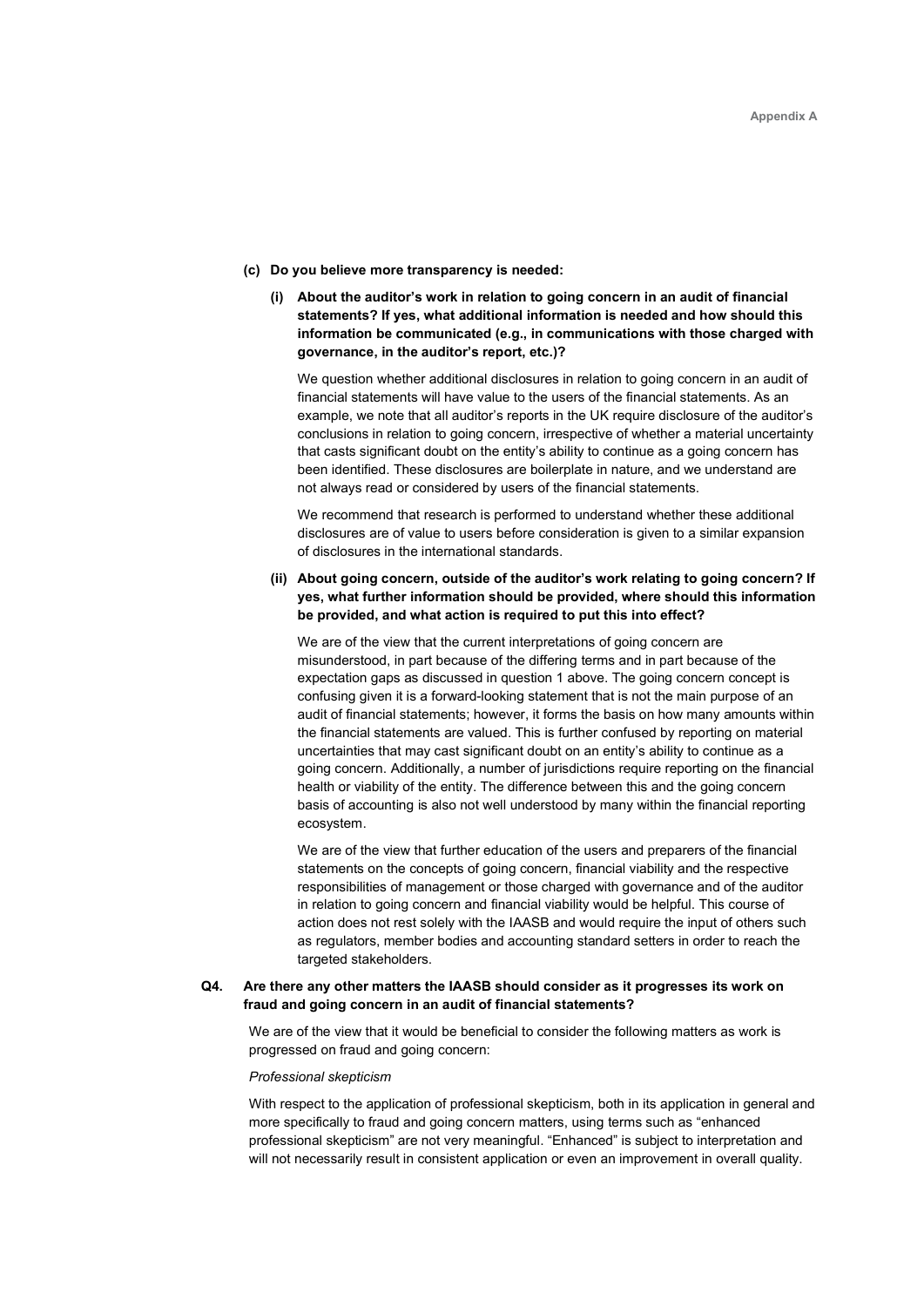Moreover, it suggests that the application of just 'regular' professional skepticism is somehow deficient. The application of professional skepticism and professional judgment is pervasive across all aspects of the audit and will be an important aspect of the IAASB's Audit Evidence Project. In this respect, we believe the IAASB should consider developing meaningful guidance using various scenarios of what professional skepticism is and how it is to be applied. Just adding it into more standards is not helpful or meaningful.

## Integration of ISA 240

We are of the view that some of the operational issues related to ISA 240 primarily stem from the fact that it is not integrated with ISA 315 (Revised). Incorporating fraud requirements into the relevant standard(s) to which the requirement relates may provide greater clarity on how it is to be incorporated into a risk assessment process and in the performance of an audit. From the perspective of developing a cohesive and practical audit methodology it is extremely difficult to operationalise ISA 240 in a meaningful way into the risk assessment process.

## ISA 570 (Revised)

ISA 570 (Revised) presents a number of challenges for auditors in its application. One of the biggest challenges pertains to auditing management's assessment of the entity's ability to continue as a going concern when management does not perform a formal assessment. This is very common in owner-managed businesses. Further, for many less sophisticated entities, management does not have the knowledge or expertise to do a meaningful analysis and, in some cases, does not understand its responsibilities and the fact that they are required to perform an evaluation of the entity's ability to continue as a going concern before the auditor can complete the required audit procedures under ISA 570 (Revised). There may also be circumstances where management of an entity cannot actually make a reasonable forecast of the required 12-month period. These issues have been exacerbated by the impact of COVID-19 on the performance of audit procedures in this area. It is therefore important to engage others in the financial reporting ecosystem to help drive these necessary improvements.

#### ISA 805 (Revised)<sup>5</sup>

We are also of the view that consideration should be given to the application of the requirements of ISA 570 (Revised) when reporting on historical financial information other than a complete set of financial statements in accordance with ISA 805 (Revised). Such information is often prepared in accordance with a special purpose framework that has no explicit requirement related to going concern. The evaluation of the appropriateness of the going concern basis of accounting as a 'fundamental principle' in accordance with ISA 570 (Revised) paragraph 4 is then not clear; and ISA 570 (Revised) provides no guidance on this matter. For example, it is common for auditors to report on schedules of project expenses prepared in accordance with the cash basis of accounting (a special purpose framework in many jurisdictions). In such circumstances, many auditors conclude that the going concern basis of accounting is not a 'fundamental principle' because there is no impact on the recognition and measurement of expenses, i.e., the money has been spent, and because the reporting entity is a project, it is unrealistic to assess the going concern of a project. However, Appendix C of ISA 805 (Revised) has an illustrative example (Illustration 2) referring to going concern, which is confusing.

We recognise that the IAASB has previously devoted significant resources on this issue and recommend that consideration is given to performing targeted post implementation research, aimed at stakeholders, such as the National Standard Setters, to understand how this has

<sup>5</sup> ISA 805 (Revised), Special Considerations-Audits of Single Financial Statements and Specific Elements, Accounts or Items of a financial statement